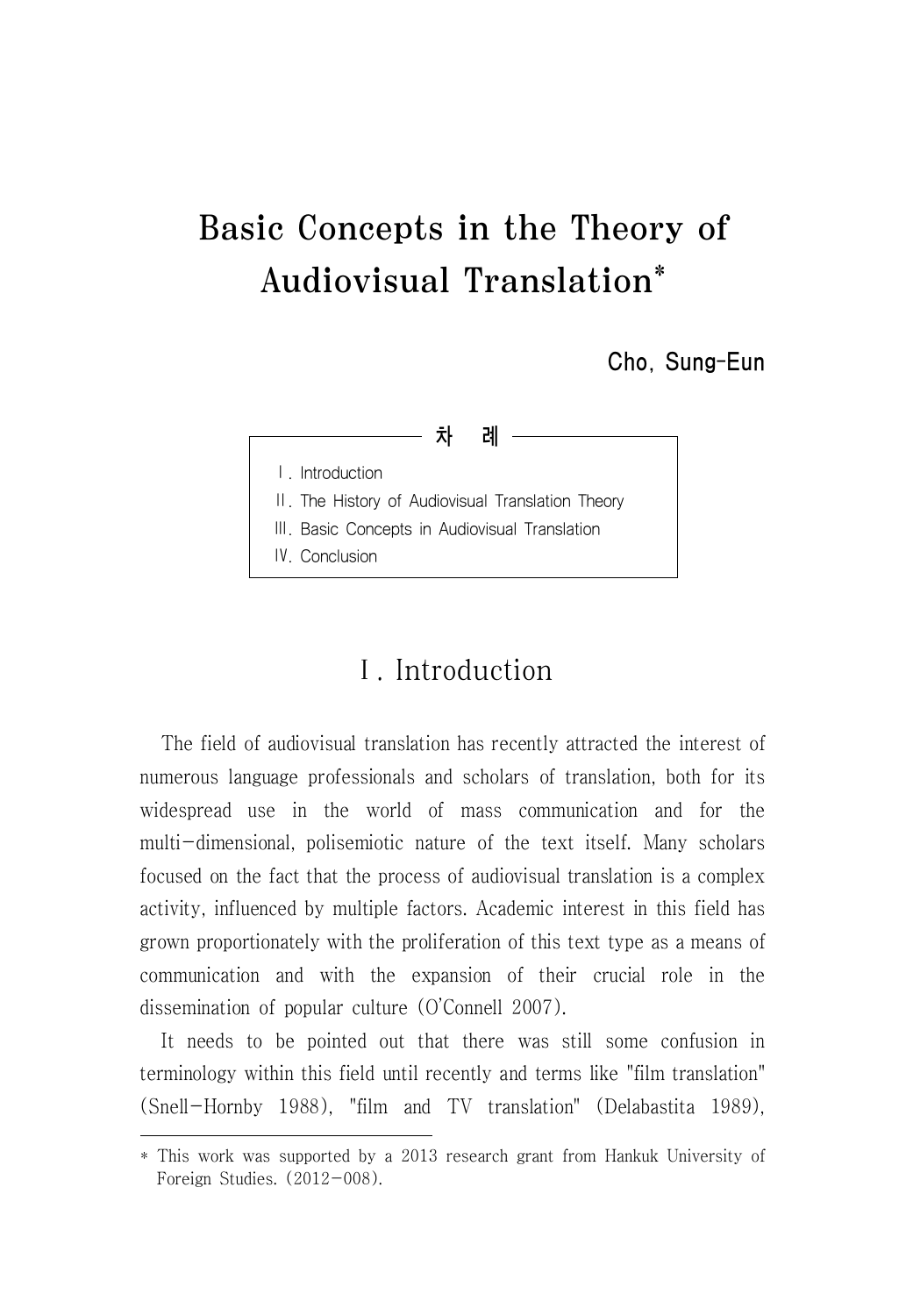"screen translation" (Mason 1989; O'Connell 2007) and "multimedia translation" (Gambier and Gottlieb 2001) were still in use until a few years ago. One of the most eminent scholars in this field, Henrik Gottlieb, labed this process "screen translation" and defined it as "the translation of transient polysemiotic texts presented on screen to mass audiences" (45) and this term was in use for a few years. These overlapping terms generally cover "the interlingual transfer of verbal language when it is transmitted and accessed both visually and acoustically, usually but not necessarily, through some kind of eletronic device" (Chiaro 141). However, with the publication of various scholarly works with "Audiovisual Translation" in their titles (Orero 2004; Diaz Cintas 2008; Diaz Cintas and Anderson 2009), "Audiovisual Translation" (abbreviated as AVT) has now become the most accepted form to designate this field of study.

As Gambier stated, "until the mid-nineties, television and films were analyzed from a variety of perspectives- but the majority of researchers seem to have regarded the language dimension as a hurdle to shy away from"  $(12-13)$  and it cannot be denied that research in audiovisual translation was previously neglected by scholars in the fields of both film and translation studies in the past. Even though translation studies itself has reached the status of a fully-fledged academic discipline and there has been an prolific increase in the publications and research carried out in the field of audiovisual translation, it still remains a discipline where theory is not widely known or regarded as central or integral, especially to researchers outside of this domain. This paper aims to introduce some of the basic concepts involved in audiovisual translation theory and show that audiovisual translation (AVT) has every potential to transcend the boundaries of translation studies to become not just a subdiscipline of translation but an academic discipline with its own research areas and issues.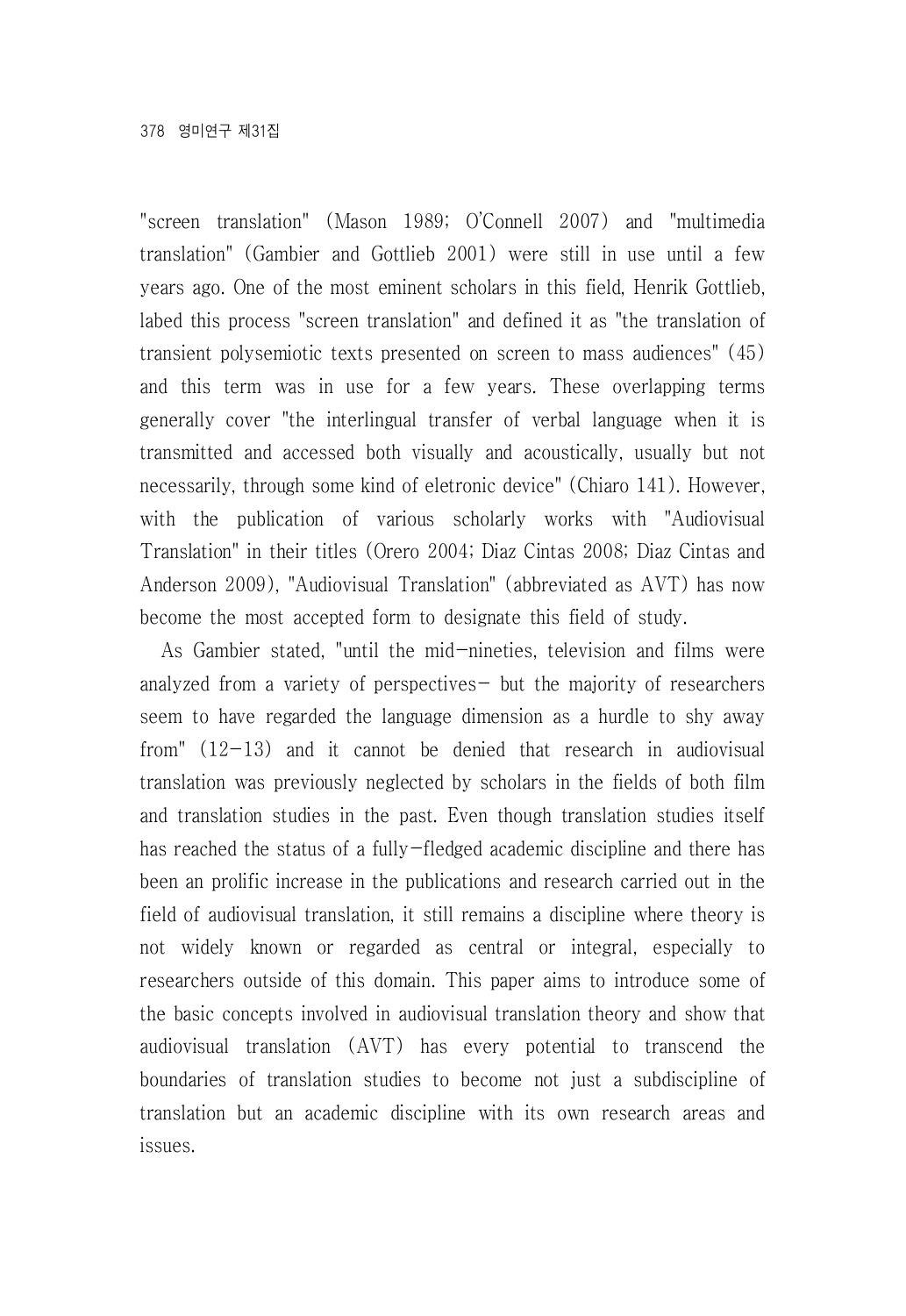### Ⅱ. The History of Audiovisual Translation Theory

In 1991, Luyken et al. stated that there exists only very limited theoretical and scholarly knowledge about the specific linguistic implications of language transfer process in the audiovisual media (165). Fawcett explained there has been little research in the field of film translation due to material difficulties such as lack of multi-disciplinary knowledge, corpus-related problems, and non-availability of dialogue lists. He also mentioned the "atheoretical nature of film translation studies" (69) and explained that practitioners thought subtitling and dubbing were not translating and therefore, by implication, could not be dealt with by translation theory. However, with the rapid growth of translation studies as an academic discipline, Chaume (2002) stressed the importance of highlighting research in audiovisual translation.

Audiovisual translation is one concrete example of an area of research that has to find its rightful place in Translation Studies. It is the responsibility of teachers and researchers to draw our attention precisely to those aspects which mark it out as different from other modalities, whilst the effort is make to ensure that the global theoretical framework of out discipline can include the peculiarities of this modality. (1)

Chaume argued that it is imperative for researchers in audiovisual translation (AVT) to progress further from such concepts as equivalence or fidelity. He also urges translation teachers to include AVT in their syllabus because AVT reflects the "extraordinary transparency with respect to understanding the function of a translation and the reason behind its being carried out" (2).

A few years later, as translation studies began to gain firm roots in the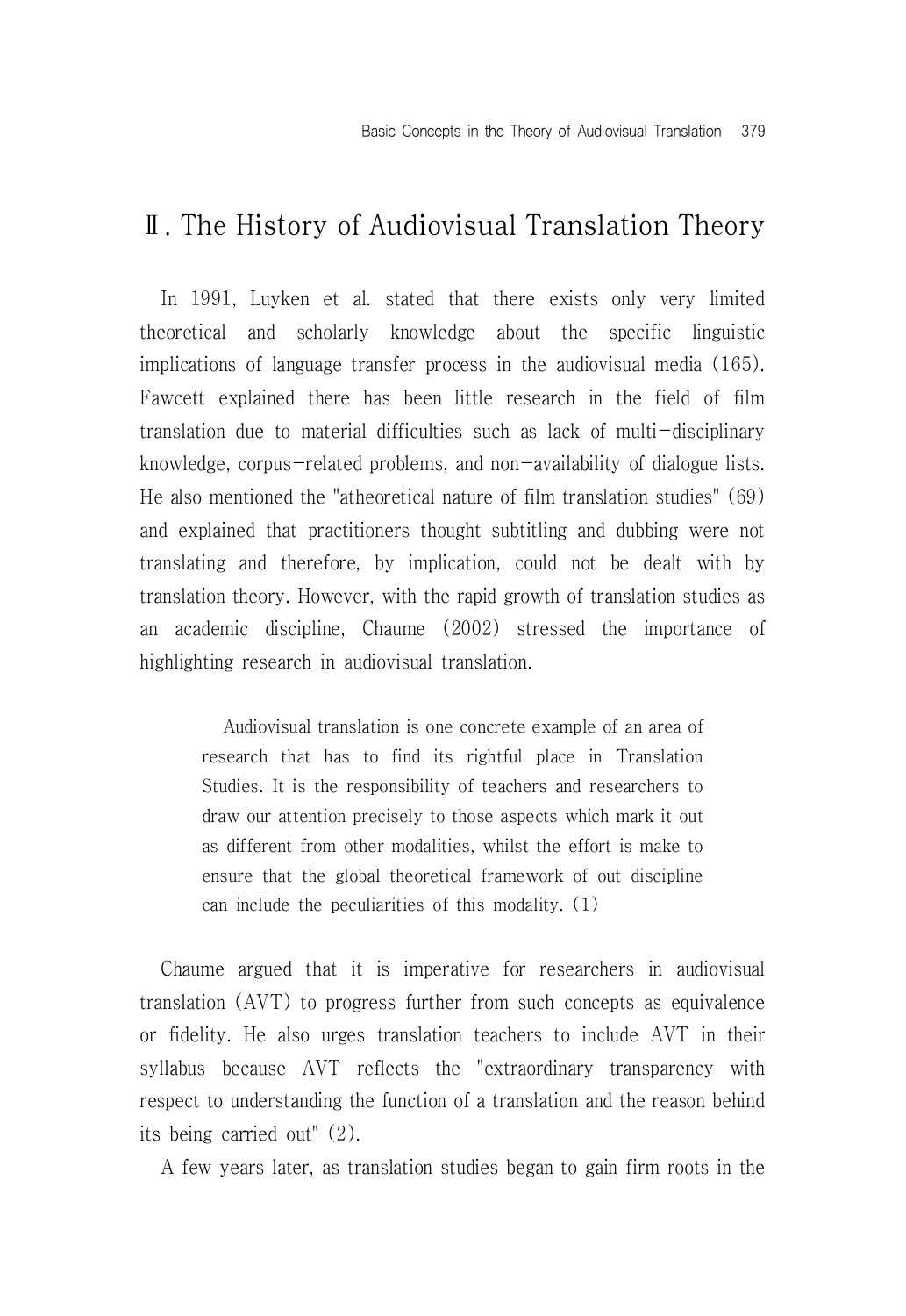field of academia, Diaz-Cintas declared that in order for research in AVT to be given due consideration it deserves, more analysis are needed with "a more theoretical and less anecdotal approach" and offers Descriptive Translation Theory as "an ideal platform from which to launch this approach" (In search of a framework, 165).

In the Introduction section to the special volume on audiovisual translation of The Translator, Gambier talked about issues worth investigating in future research projects such as the relationship between language and identity in audiovisual media, issues relating to the handling of language in production and distribution, issues relating to the handling of language in production and distribution and so on. He examined the implications of research done on this field and stated that research in AVT needs to include a variety of concepts and methodologies that includes "polysystems theory, psycholinguistics, cultural studies, critical discourse analysis, relevance theory, as well as functional approaches to translation" (183).

These scholars have contributed greatly to the growing interest in AVT research in the last two decades and audiovisual translation studies have definitely "come of age", to use the words of Diaz-Cintas (The Didactics 1) and now has become one of the most prolific sub-discipline of tanslation studies. Moreover, the sheer volume of research in this field is expected to even increase in the future. The globalization and digitalization of multimedia texts have significantly boosted the production and distribution of audiovisual production. Advanced internet technologies are bringing closer a rapid transition into a new digital era, farther and farther away from old ways of exchanging information. The concept of "text" itself is changing rapidly. With the increase in the sheer volume of audiovisual texts as conduits of information and entertainment, the need for more comprehensive research in AVT has grown.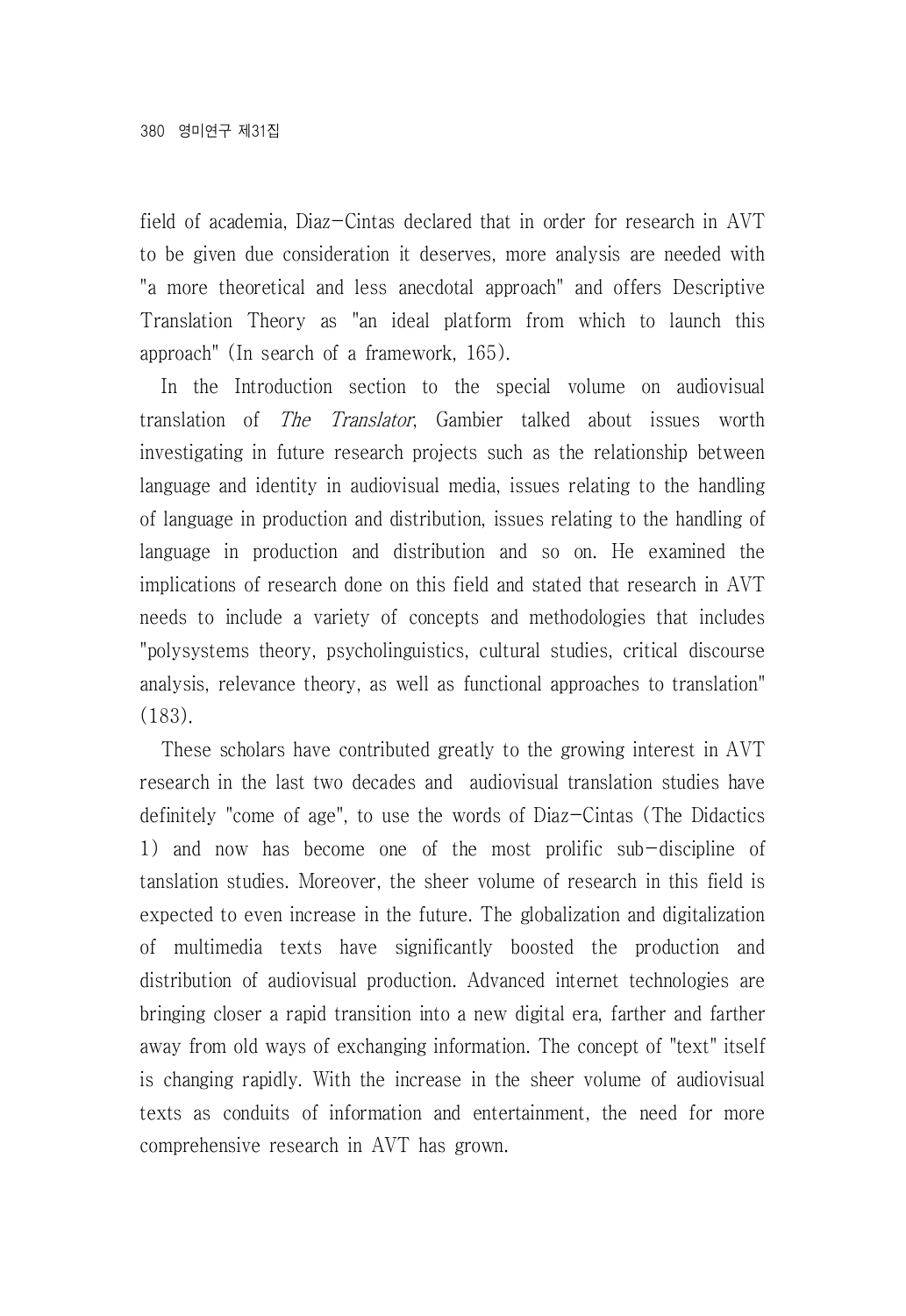# Ⅲ. Basic Concepts in Audiovisual Translation

The following parts of this study will discuss some of the evolving conceptual theories in AVT and examine the basic concepts that underline the specific aspect of the audiovisual text. Research in audiovisual translation has to take into consideration the basic translation issues driving the theorization of this field. Some methodological approaches to the study of audiovisual translation will also be surveyed.

#### 1) The concept of constrained translation

The early articles about audiovisual texts from a translation studies perspective focused on the specific aspects of these texts that differentiate them from other types of texts. They centered on the "constraints" that the translators face when trying to render the components of an audiovisual text into another language. Titford was the first researcher that introduced the concept of "constrained translation" (113). He was predominantly concerned with captioning and reading subtitles. Mayoral, Kelly and Gallardo analyzed the concept of "constrained translation" (356), not limiting their research into audiovisual translation but including all types of translation in which more than one channel of communication intervenes: advertisements, comics, songs, subtitles, dubbing and so forth. It is suggested that when the text is made up of multimedia components in addition to the verbal or linguistic one, the translation should always maintain "content synchrony with the other message components, whether these may be image, music or any other" (356). They stress that different parts of the translated text should not contradict one another in meaning. There is the additional constraint of having to synchronize the words of the translation with the picture (and,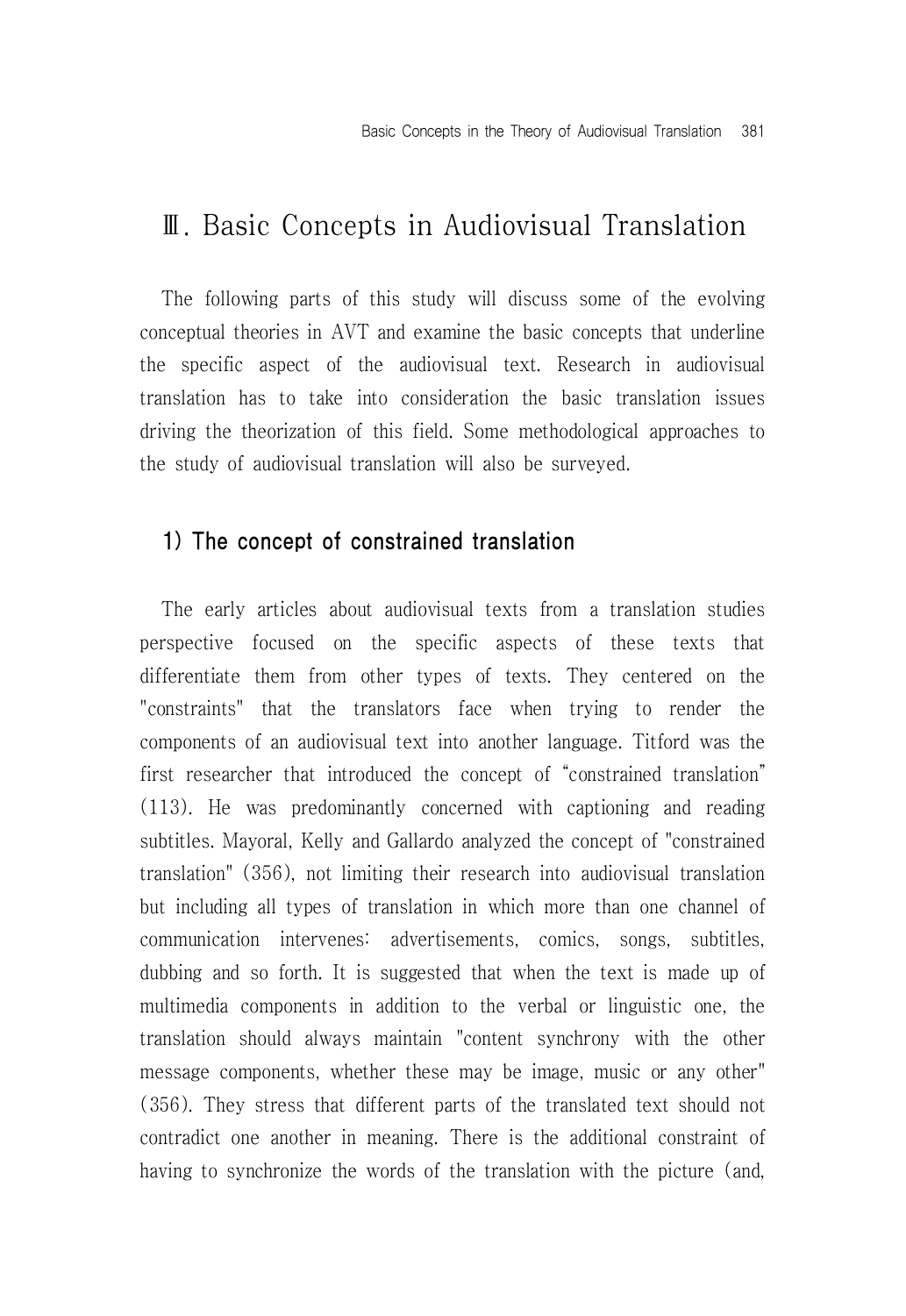presumably, the original sound effects), i.e. having to place the string of words alongside the parallel movement of the picture (Zabalbeascoa 23).

Chaume takes up the notion of constrained translation and notes that the following ideas are fundamental in the study of AVT.

a) the consideration that the linguistics of the day showed itself to be insufficient in explaining the process of translation of verbo-iconic texts; b) the description and explanation of the process of communication; c) the inclusion and the role played by 'noise' in this type of textual transfer, understood in communicative terms; d) the significance of communication systems other than the verbal one, and, therefore, the synchrony of contents, using their terminology, or coherence that has to exist between the translation of the verbal text and other components of the message, such as image, music, etc.; and e) the classification of the different degrees of constraints to be found in each one of the varieties of translation where the mode of discourse is complex. (6)

Zabalbeascoa's 1993 model adds another dimension to this concept and contributes the idea of translation priorities (from a functional perspective), presenting a position that balances the position based on constraints (Chaume 2004).

From the above, we can assume that, at the time of establishing priorities and assessing the restrictions of the translation work, translators should not limit themselves to the linguistic level. As Mayoral et al. highlight, both in the messages of the source culture and in those of the target culture, music, noise and image reveal themselves unequivocally as belonging to the source text and the translator must not only translate linguistic phrases (the text or speech), but also attempt to manipulate the other media in the source text into the translated target text. The authors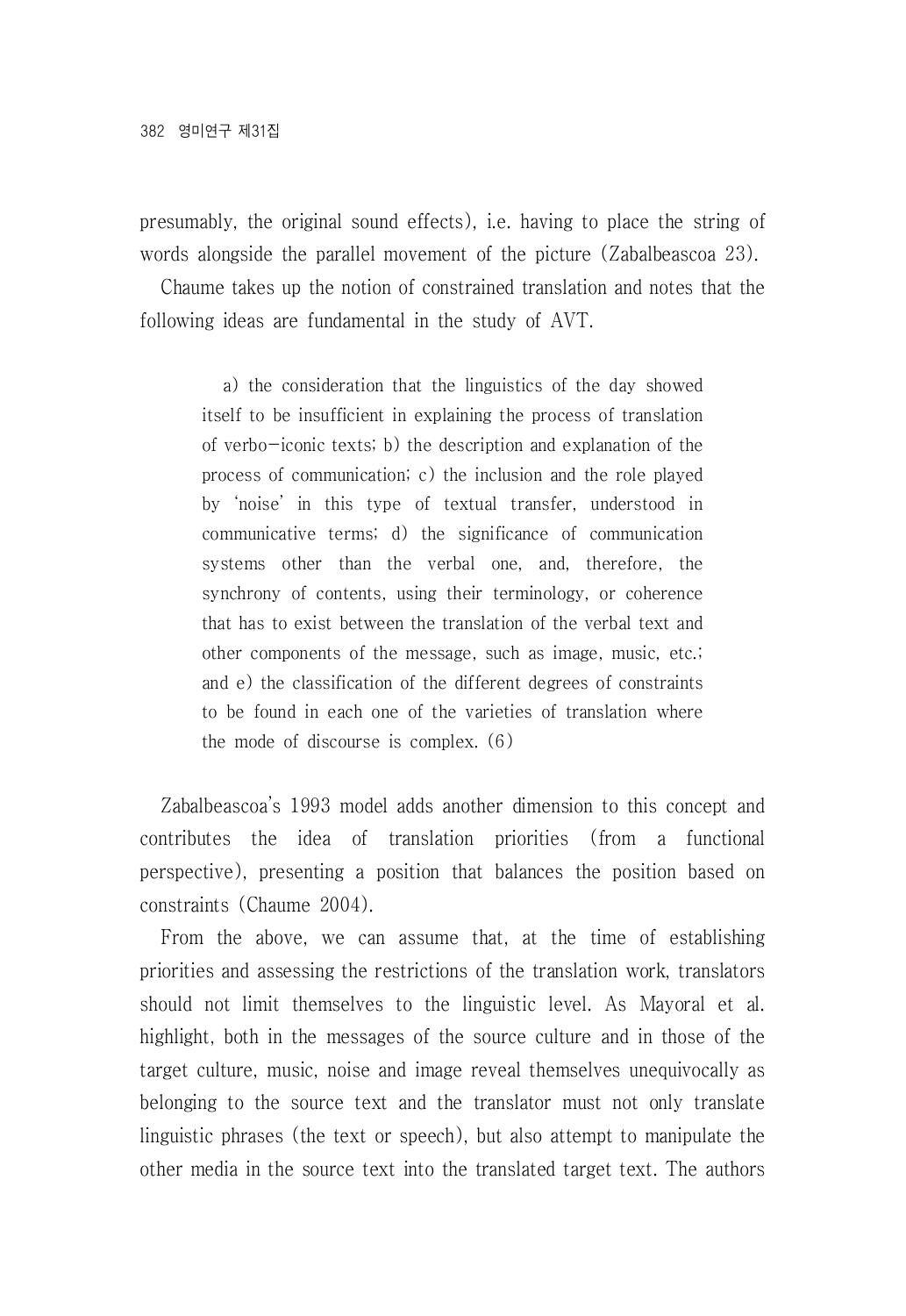also examines the concept of "noise" that occur due to the bicultural nature of the message (359). In this regard, the authors add that "the noise produced in the act of communicating by means of translation proceeds not only from the use of two different languages but also from the cultural differences existing between the source and the receptor" (361). Thus, the authors regard the cultural components as essential factors in producing a clear and legible target text and states if there is too much "noise" produced in the process of translation, there will be a "failure in the communication act or, at the very least, additional difficulties in the act of decoding" (363).

Bartrina and Espasa defines constrained translation as "[…]situations in which the text to be translated is part of a more complex communicative event which attempts to convey a message by various means, such as pictures, drawings, music, etc." (2005:83) and states the following:

> The specificity of audiovisual translation consists in its mode of transmission, rather than in the topics it covers. In audiovisual texts there is semiotic interaction between the simultaneous emission of image and text and its repercussions for the translation process. One characteristic of audiovisual texts is its redundancy: oral and written messages are conveyed with sound and image. (2005: 85)

It is this "redundancy" that makes translation of audiovisual texts difficult. The translator has to consider not only the meaning in the verbal language, but take into consideration the medium concerned.

#### 2) The concept of various audiovisual codes in AVT

Delabastita's "Translation and Mass-communication: Film and TV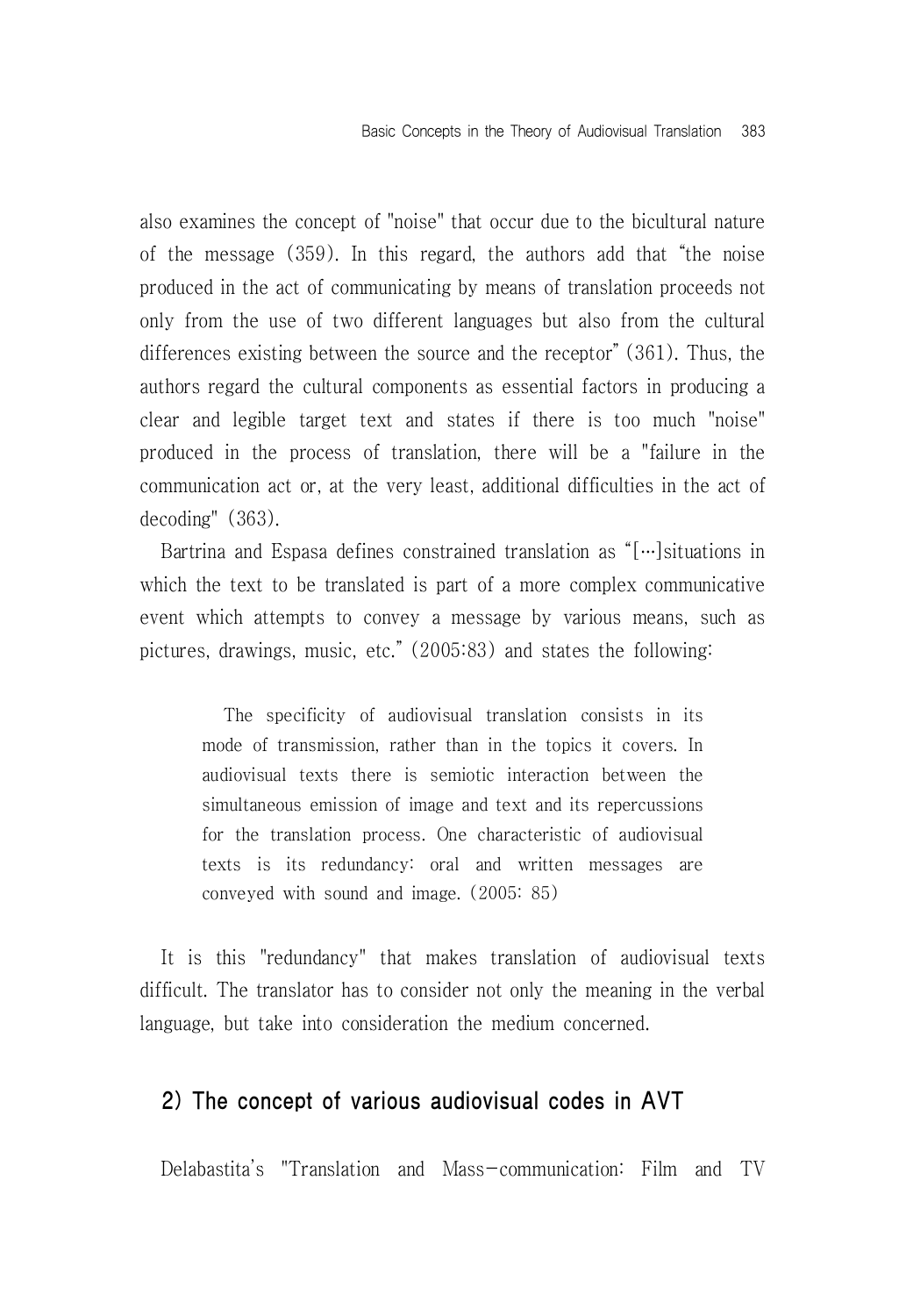Translation as Evidence of Cultural Dynamic" is one of the first serious academic studies on audiovisual translation. He highlights the the specific charateristic of AVT characteristics, and stresses that "film [is] a multi-channel and multi-code type of communication." (196). He focuses on the two channels in film communication; the visual and the acoustic.

According to Delabastita, film is a complex meaningful sign consisting of a multitude of codes. The codes are the verbal (including various dialects, sociolects); literary and theatrical (storyline, dialog); proxemic and kinetic (i.e., referring to non-verbal performance); and cinematic (techniques, genres)  $(196-197)$ .

In his 1990 article, Delabastita points out the four basic elements that define the audiovisual text and establish a basis for its semiotic texture:

- a) The acoustic-verbal: dialogue, monologue, songs, voice-off.
- b) The acoustic-nonverbal: musical score, sound effects, noises.
- c) The visual-nonverbal: image, photography, gestures.
- d) The visual-verbal: inserts, banners, letters, messages on computer screens, newspaper headlines. (Diaz Cintas 2008: 3)

Delabastita wonders what type of text is a film and replies that it represents a form of communication using multiple channels and codes, citing the channel as the medium through which the message reaches the audience and pointing out that it must not be confused with the codes used to create the real meaning of the film (196). The author adds that the signs of the different codes may be combined in many ways to make up the macro-sign of the film as a whole and that, in this regard, cinema and theatre are similar. However, Delabastita states, there is an important difference between communication in cinema and theatre, which is related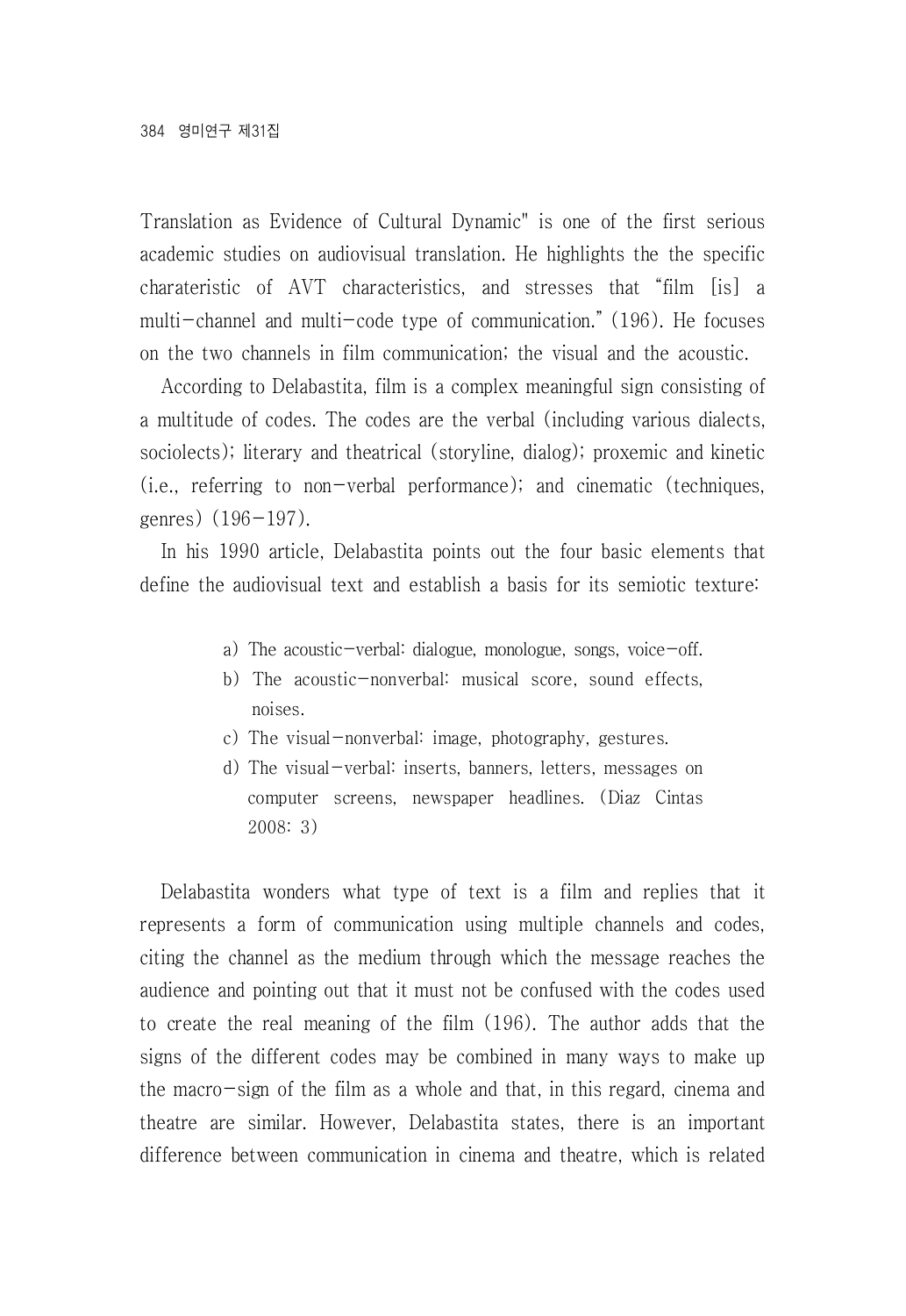to the translation potential of a film compared to that of dramatic or theatrical texts. One of the greatest semiotic differences is that cinema presents a complex sign determined beforehand, which is always reproducible in an exact manner, while theatre presents a sign that materializes simultaneously to interpretation, which is a single event. This reproducibility of cinema is precisely what makes it a mass communication phenomenon (197). That is, the theater production is embodied slightly different on each different performance whereas film, for example, remains unaltered each time it is shown to a certain audience at a certain time. Thus, the audio and the visual channels of film are interdependent with the verbal component of the text and this leads to the constraints that govern the translation of film.

Sokoli recapitulates the features of the audiovisual codes that distinguish the audiovisual text: as follows:

- Reception through two channels: acoustic and visual.
- Significant presence of nonverbal elements.
- Synchronisation between verbal and nonverbal elements.
- Appearance on screen reproducable material.
- Predetermined succession of moving images recorded material. (38)

Sokoli stresses that "these features condition the translation of the audiovisual text, and, as a result, their consideration is fundamental for its study" (38).

#### 3) The concept of multimodality

Much of the audiovisual text that are being translated or interpreted today are "multimodal" in essence, that is, they make use of "multiple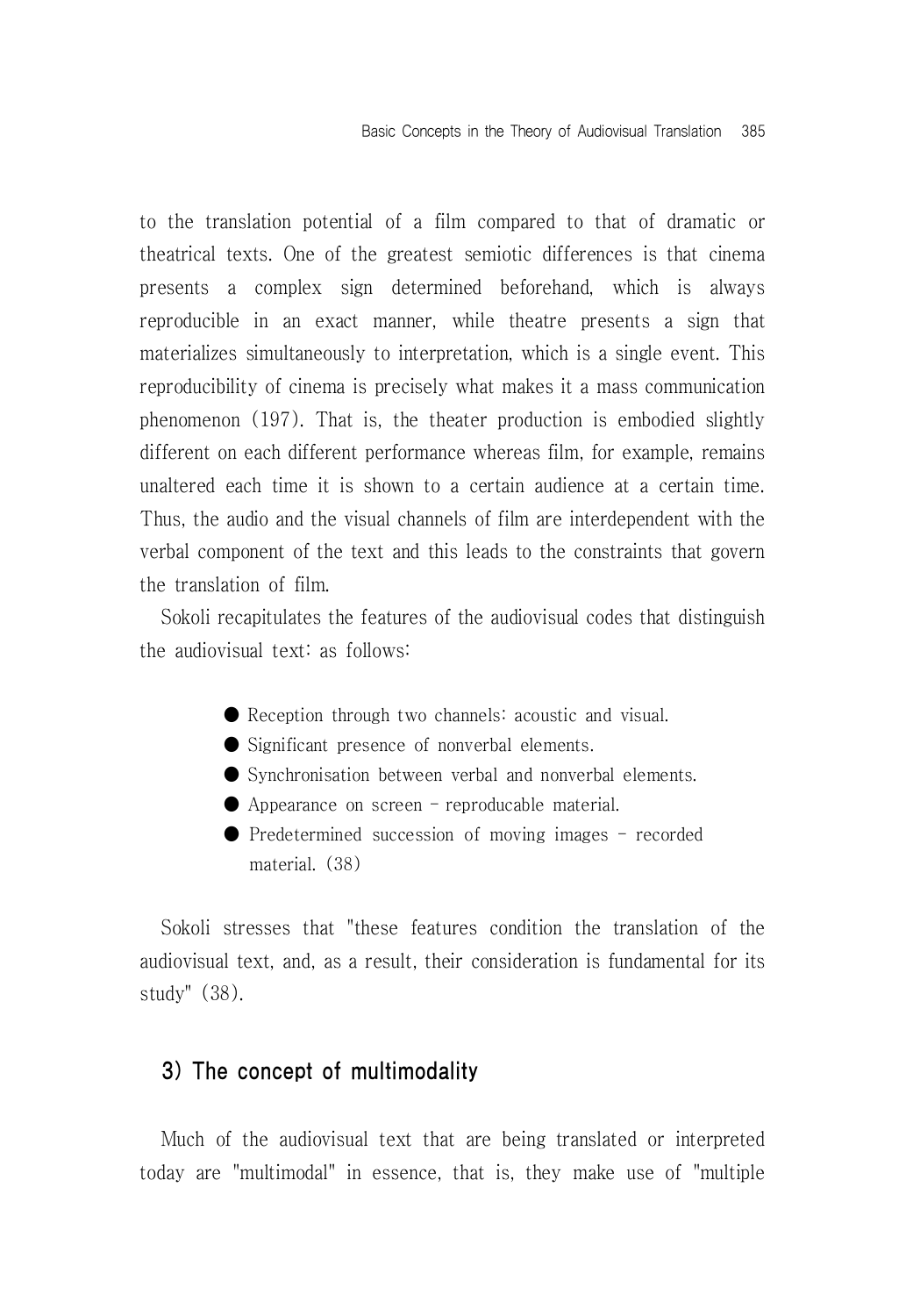semiotic resources such as language, sound and image" (Hirvonen and Tiittula 1). O'Halloran and Smith states that multimodal analysis is particularly concerned with "texts which contain the interaction and integration of two or more semiotic resources – or 'modes' of communication  $-$  in order to achieve the communicative functions of the text" (2). With the expansion of information technology, the concept of multimodality in translation has become more and more important. The interplay between verbal and multimodal modes, i.e., the semiotic, visual, acoustic, and kinetic elements needs to be examine to define the specific character of audiovisual translation.

However, Gambier talks about the "strong paradox" in audiovisual translation. The interrelations between the verbal and the visual, between language and non-verbal are already acknowledged in translation studies but according to Gambier, but "the dominant research perspective in AVT remains largely linguistic" (7). He talks about the two factors that explain this paradox: the background of most research of AVT are in linguistic and literary studies and the difficulty and collecting data and annotations in AVT texts is difficult and time-consuming. He also cites the recent lack of a relevant methodology to deal with the concept of multimodality. In Gambier's view, the multimodal discourse analysis will contribute in developing the "awareness and analysis of the integration of semiotic resources in AV, such as films, and multimedia products, such as web pages" (7).

Taylor suggests an effective methodological tool that can provide a detailed analysis of an audiovisual text. This method of "multimodal transcription" (Thibault 2000) involves breaking down a film into single frames/shots/phases, and analyzing all the semiotic modalities operating in each frame/shot/phase. According to Taylor, this methodology can be adopted (and adapted) to formulate strategies for subtitling and can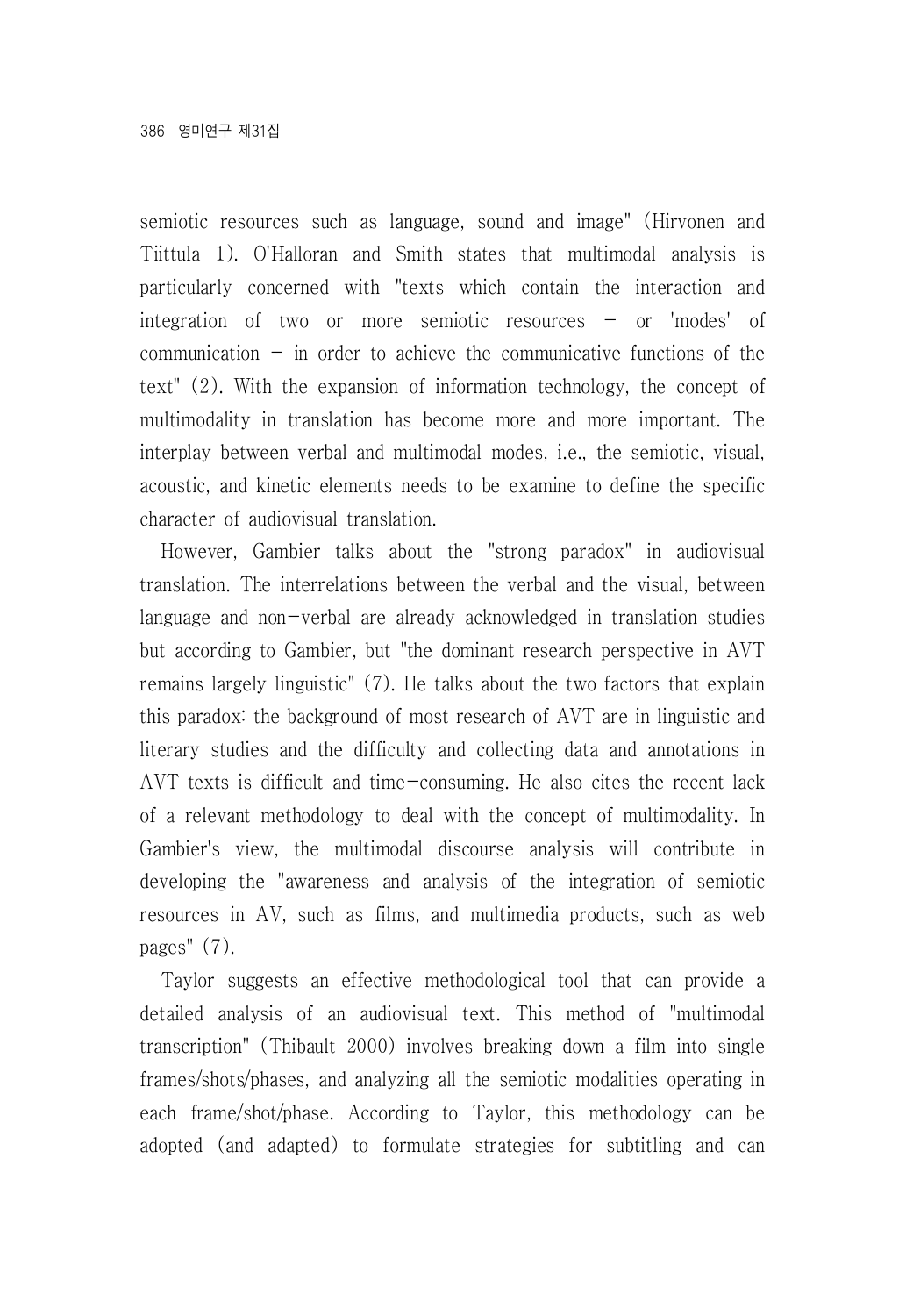provide insights into how meaning is 'made' (in the Hallidayan sense of the expression) via the combination of various semiotic modalities, and thus how the verbal message in the form of subtitles interacts with other sources of meaning. Various types of audiovisual texts including feature films, advertisements, news programmes, soap operas have been analyzed using this tool offering the possibility of comparing those genres in terms of subtitling strategies.

#### 4) The concept of prefabricated orality

Audiovisual texts, especially narrative texts like feature films and tv dramas, have their own rules and conventions concerning the reproduction of orality (Chaume 2004). These texts which are characterised by "a strange kind of oral discourse, an orality which may seem spontaneous and natural, but which is actually planned or, as Chaume terms it, 'prefabricated'" (Baños-Piñero and Chaume 1). Although the orality of these audiovisual texts may seem spontaneous and natural, they are actually 'written' to be 'spoken as if not written' and this "prefabricated orality" is a characteristic common to most audiovisual fictional texts regardless of their origins.1)

From the point of view of the source text, we refer to the oral linguistic code. However, its linguistic characteristics are not entirely the same as those of spontaneous oral language as, in reality, the oral speech of the characters on the screens is nothing but a recital of previous written speech. However, it must seem oral as recited. The pretended orality of the filmic text is actually a fictitious and contrived illusion, given that dialogues usually originate from a script that has been previously written.

<sup>1)</sup> In audiovisual translation, the concept of "prefabricated orality" is usually discussed within the translational mode of dubbing.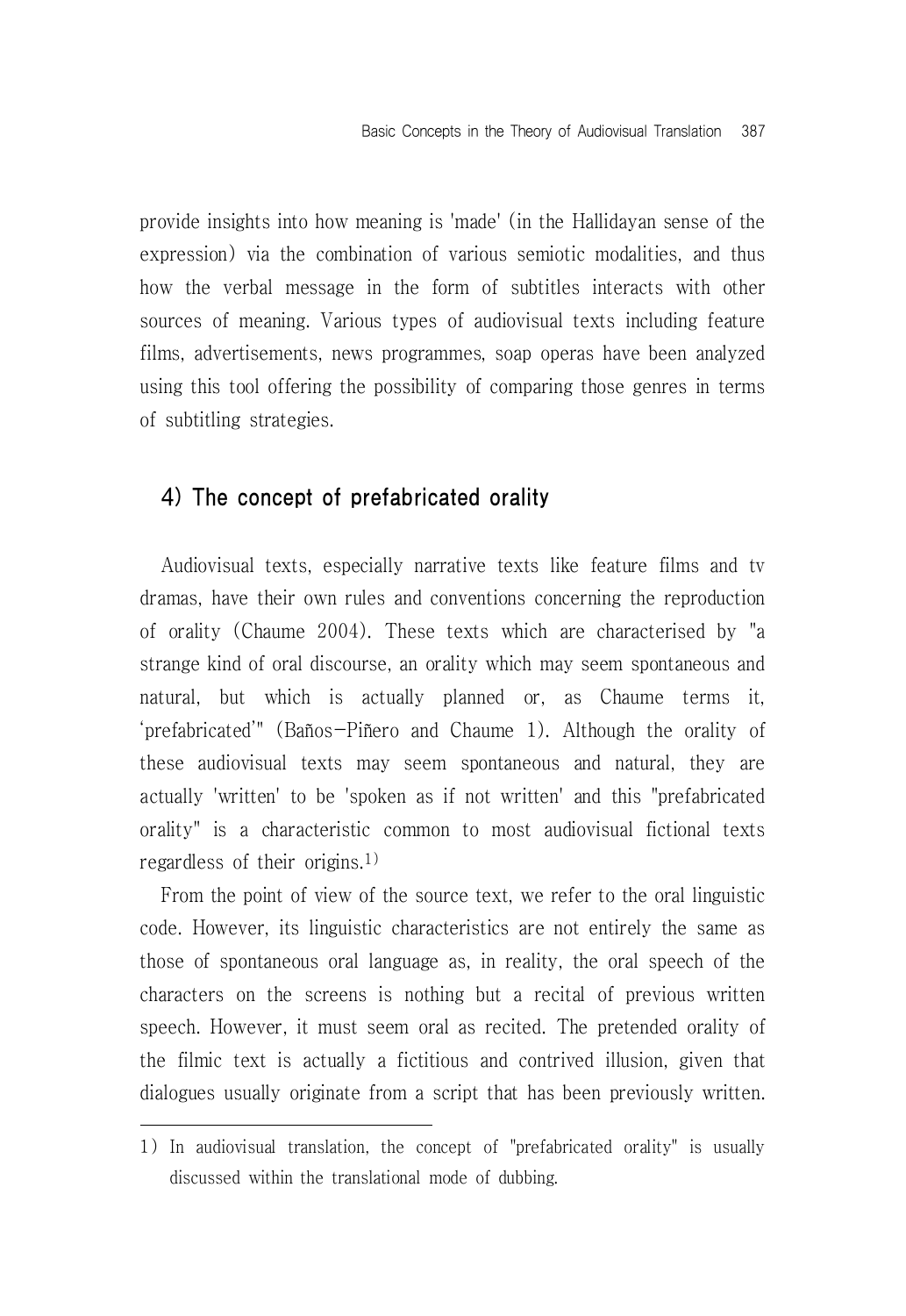It is inevitable that there would be a certain distance between natural language on the street and the film dialogue that seeks to create just an impression of naturalness and spontaneity.

In his 2007 essay on quality standards in dubbing, Chaume mentions the directions that Televisió de Catalunya, the public broadcasting network of Catalonia, gives on the definition of the language that characterizes this type of texts which are useful to the translator. The author says that the proposals from this television corporation follow the maxim of making the translated dialogues that appear plausible and that also of abiding by the conventions of the oral registry of the target language. In its summary of their linguistic criteria, Televisió de Catalunya acknowledges that dubbing requires a specific modality of language, that is the non-spontaneous language that has been written to be said while faking spontaneity. Similarly, it is specified that, in dubbing, it is necessary to situate oneself in the specificity of oral language, with its grammatical structure different from that of written language, but also taking into account that it is not spontaneous oral language, that it has not been created in Catalan and that it has to participate in the references of different cultures. Chaume summarizes the recommendations made by Televisió de Catalunya and specifies that these are mainly focused on dubbing, even though they may be applied to subtitling.

Language in narrative audiovisual texts can be said to be halfway between spontaneous oral speech and the pre-manufactured written speech. This prefabricated oral speech is created and written according to certain filmic conventions The difference between a text written to be spoken (as though it was not written) and spontaneous speech is that the first one is planned and the second one is not.

Translators working with dubbed texts must not forget about the linguistic diversity of the original pieces, to which the principle of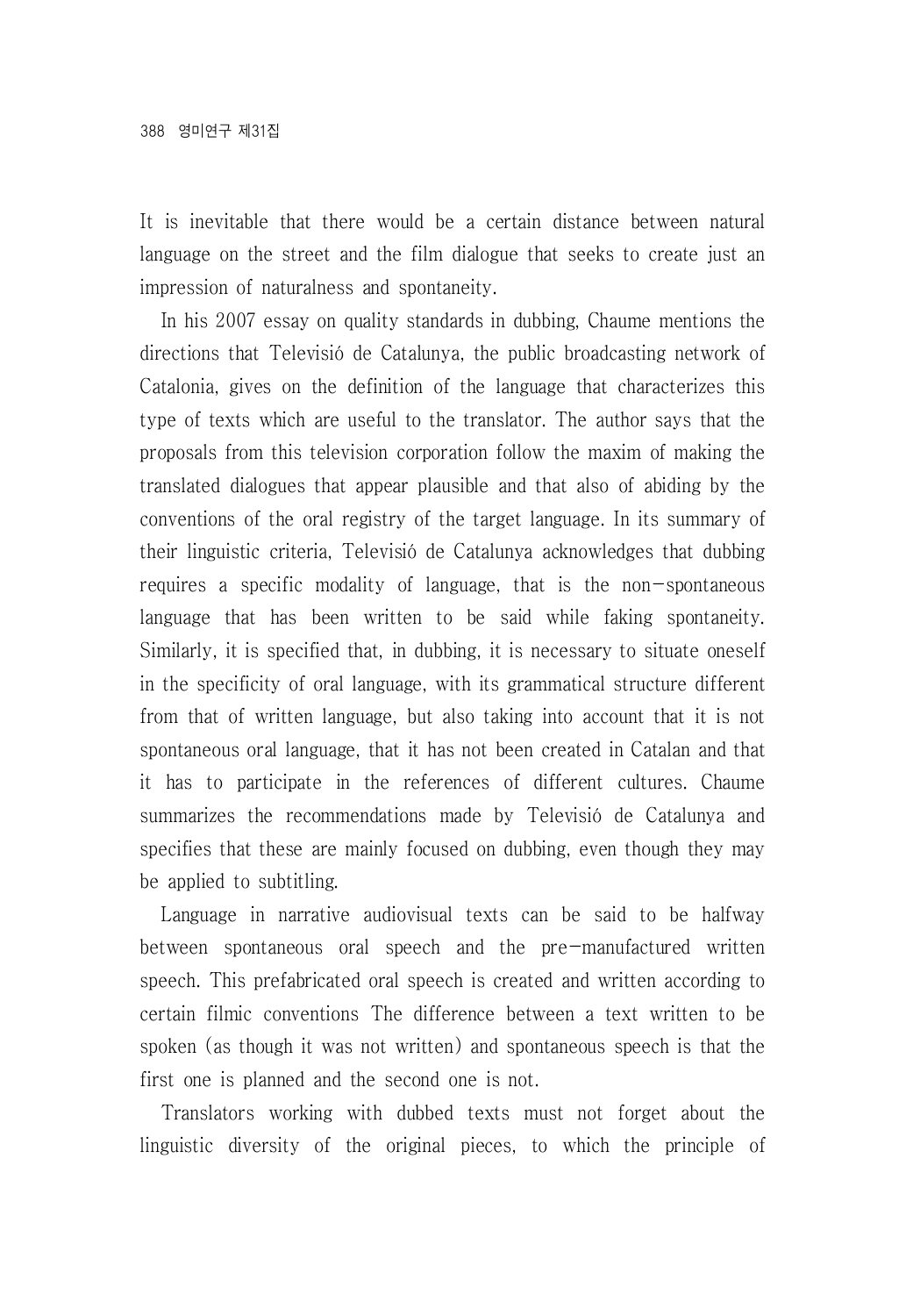adaptation must be applied, meaning, adapting the registers of characters and narrators. The speaking style of each character is different and determined by the historical and social context, the character's personality and the emotional situations he or she experiences, which is compatible with a normative consideration (Televisió de Catalunya 1997). However, as this quote by Whitman-Linsen points out, when the prefabricated oral language of the source audiovisual text is rendered into a dubbed target text, the result can be quite artificial and stilted.

Artificiality is one of the main faults pilloried in denouncements of dubbed versions; the audience can hear that it is not an original. Dubbed language simply does not correspond to the way normal people talk. Herbst conducted an experiment in which he presented students with original and dubbed texts. The revealing findings indicated that the latter were clearly recognizable as such. No wonder the dubbing actors themselves take the brunt of criticism. (118)

The nature of prefabricated orality in audiovisual texts puts translators in a double bind. The speech of the source and the target text is situated in a continuum between spontaneous and planned discourse, displaying features of both extremes. Dubbing must attempt to sound spontaneous and natural, as if it were spoken speech, whilst actually being planned. There is no doubt that translators involved in the dubbing process face overwhelming challenges.

# Ⅳ. Conclusion

The concepts of constrained translation, the various audiovisual codes in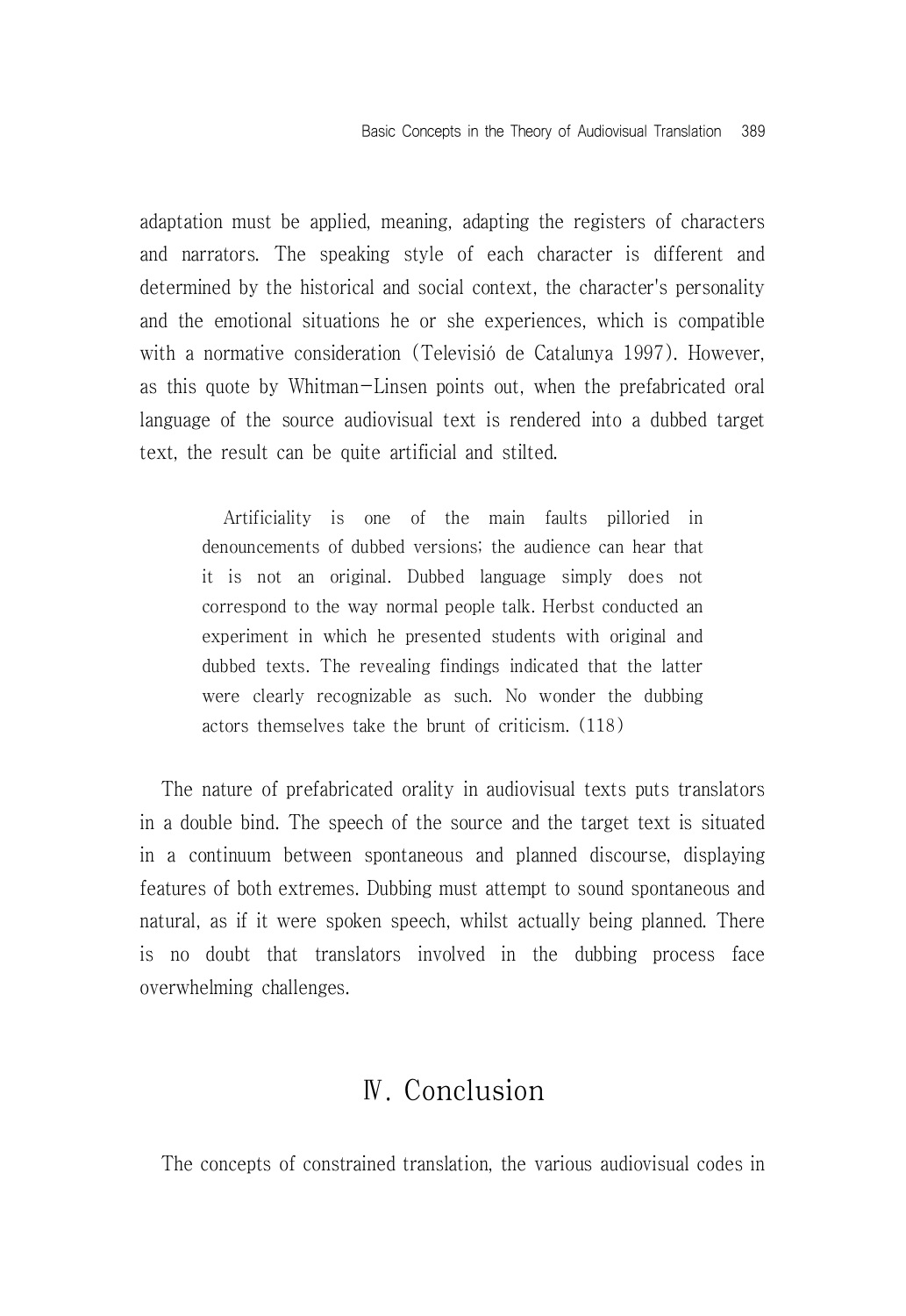AVT, multimodality and prefabricated orality are some of the basic issues that underlie the concept of audiovisual texts and thus greatly influences their translation. Researchers and translators working with audiovisual texts should keep in mind the the significance of communication systems other than the verbal one within audiovisual texts. There are degrees of constraints to be found the varieties of audiovisual translation where the mode of discourse is complex. As Mayoral et al., states, "when translation is required not only of written texts alone, but of texts in association with other communication media (image, music, oral sources, etc.), the translator's task is complicated and at the same time constrained by the latter" (356). Audiovisual text is a type of text that transmits information through two channels or media (acoustic and visual), coded through different systems of meaning or codes. Moreover, a key feature of audiovisual texts is their pretended orality or, in other words, their prefabricated orality. Audiovisual text is halfway between a restricted code (the one used in spontaneous oral speech) and an elaborated one (written speech).

Even though translation studies itself has received a lot of critical attention, theories and basic concepts of audiovisual translation has yet to be widely known or regarded as integral to its analysis, especially to researchers outside of this domain. Some researcher still consider only the verbal component when analyzing audiovisual texts even though the meaning of the text is derived from multiple channels and modes. Some of the basic concepts of the audiovisual text that is integral to the analysis of audiovisual translation were reviewed in this study.

Audiovisual translation is unique in the sense that its complexity and restrictions greatly surpass those of most other texts. The audiovisual translator feels constrained by the medium of communication and are subject to textual, multimedial and multimodal restrictions that limit the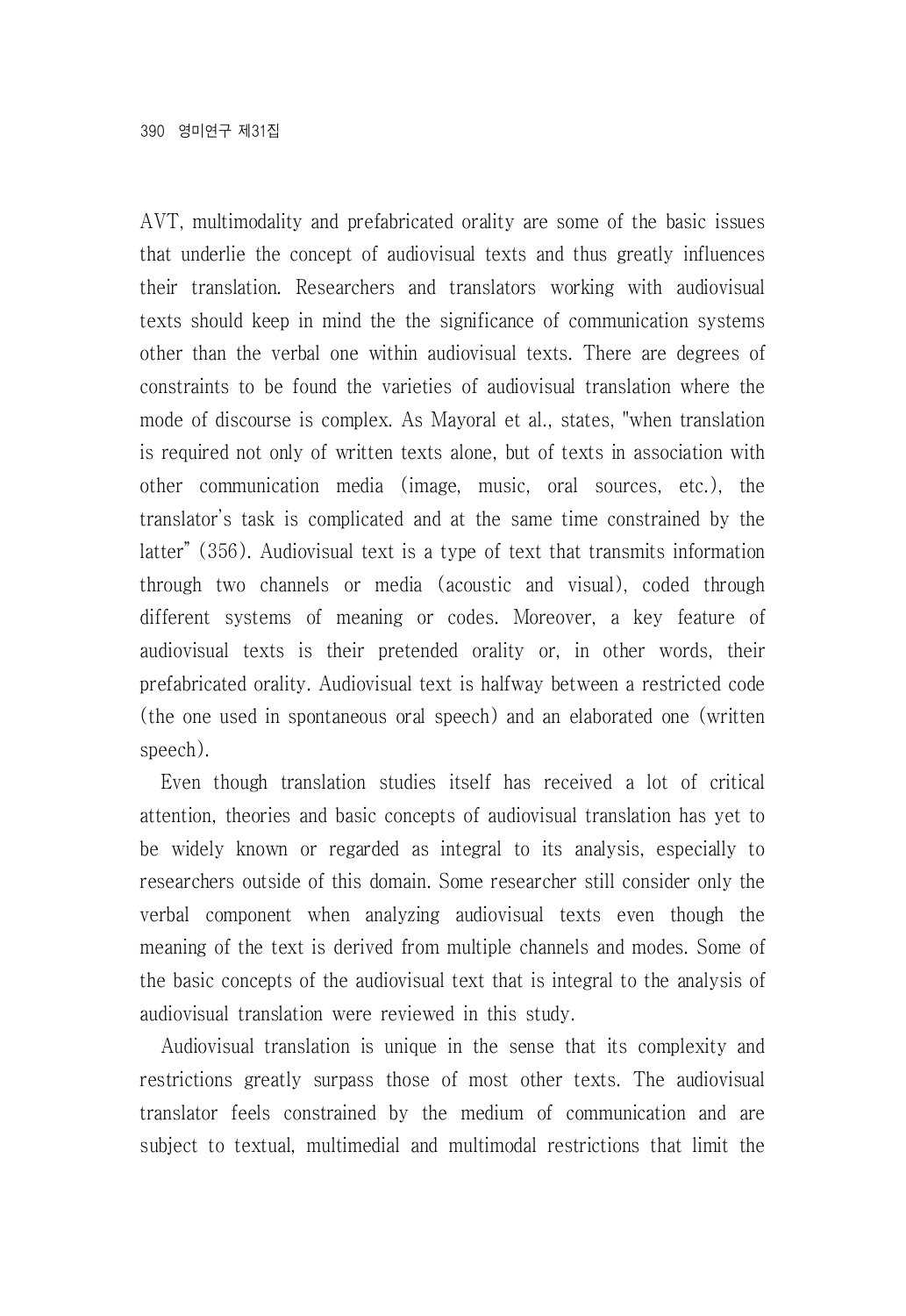rendering of the source text into the target text. A thorough examination and analysis of the basic concepts in audiovisual translation theory will not only assist the researcher and the translator in the process of translation but also provide a basis for better understanding of the developing theories in audiovisual translation.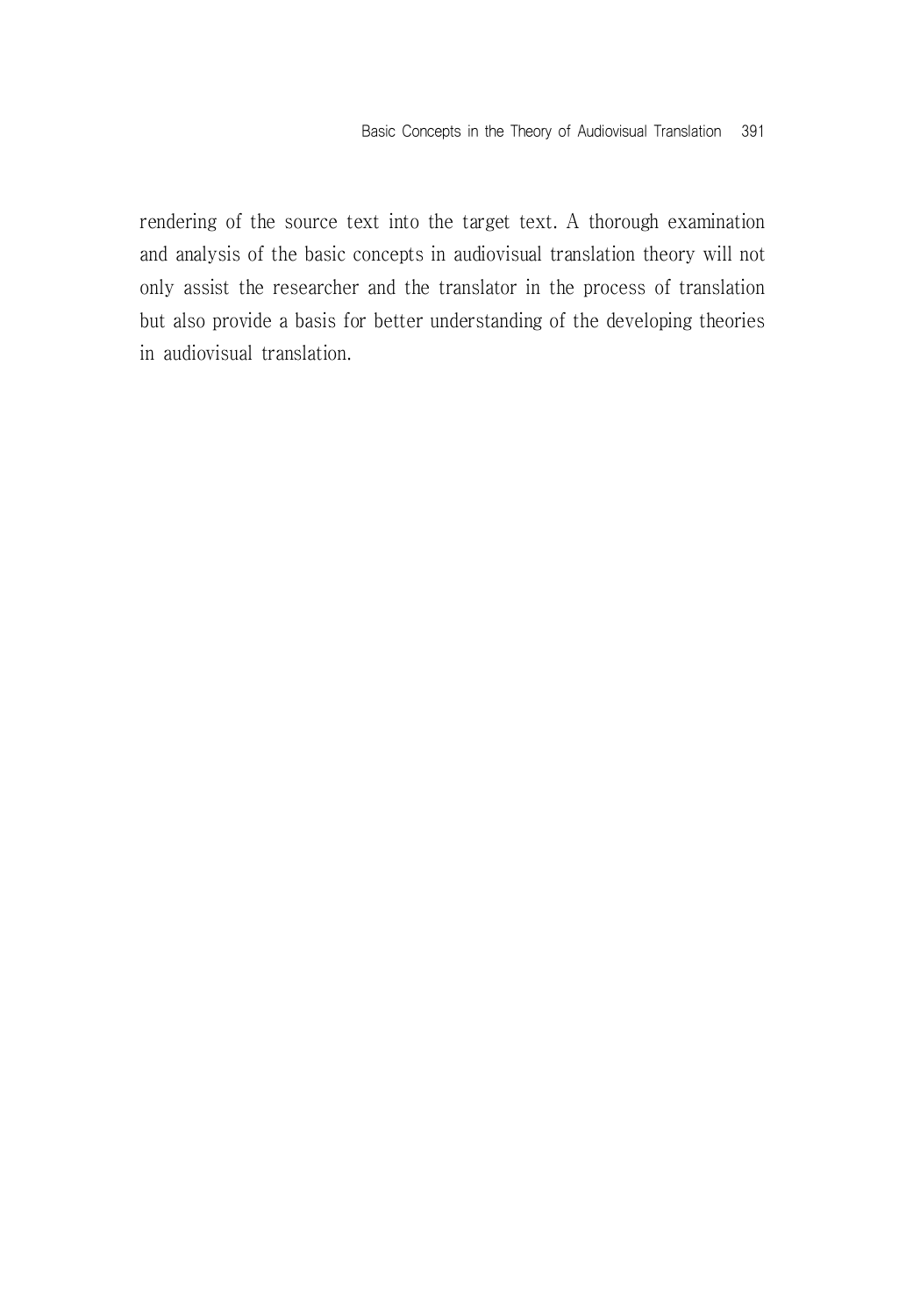#### Works Cited

- Baños-Piñero, Rocío and Frederic Chaume. "Prefabricated orality. A challenge in audiovisual translation." inTRAlinea, Special issue: The Translation of Dialects in Multimedia, 2009. Retrieved May, 2014 http://www.intralinea.it/specials/dialectrans/eng\_more.php?id=761\_0 \_49\_0\_M
- Bartrina, F. & E. Espasa. "Audiovisual translation." Training for the New Millennium. Pedagogies for translation and interpreting. Ed. Martha Tennent. Philadelphia: John Benjamins, 2005. 83-100.
- Chaume, Varela Frederic. "Models of Research in Audiovisual Translation." Babel 48.1 (2002): 1–13.
- Chaume, Frederic. "Two Disciplines at Stake in Audiovisual Translation." Meta : journal des traducteurs / Meta: Translators' Journal 49.1  $(2004): 12 - 24.$
- Chaume, Varela Frederic. "Synchronization in dubbing: A translational approach." Topics in Audiovisual Translation. Ed. Pilar Orero. Amsterdam and Philadelphia: John Benjamins, 2004. 35-53.
- . "Quality Standards in Dubbing: A Proposal." TradTerm 13 (2007): 71-89.
- Chiaro, Delia. "Issues in Audiovisual Translation." Routledge Companion to Translation Studies. Ed. Jeremy Munday. London: Routledge, 2010.  $141 - 65$ .
- Chiaro, Delia., Christine Heiss, and Chiara Bucaria, eds. Between text and image: Updating research in screen translation. Amsterdam, The Netherlands: John Benjamins, 2008.
- Criteris lingüístics sobre la traducció i el doblatge. Barcelona: Televisió de Catalunya Edicions 62, 1997.
- Delabastita, Dirk. "Translation and mass-communication: Film and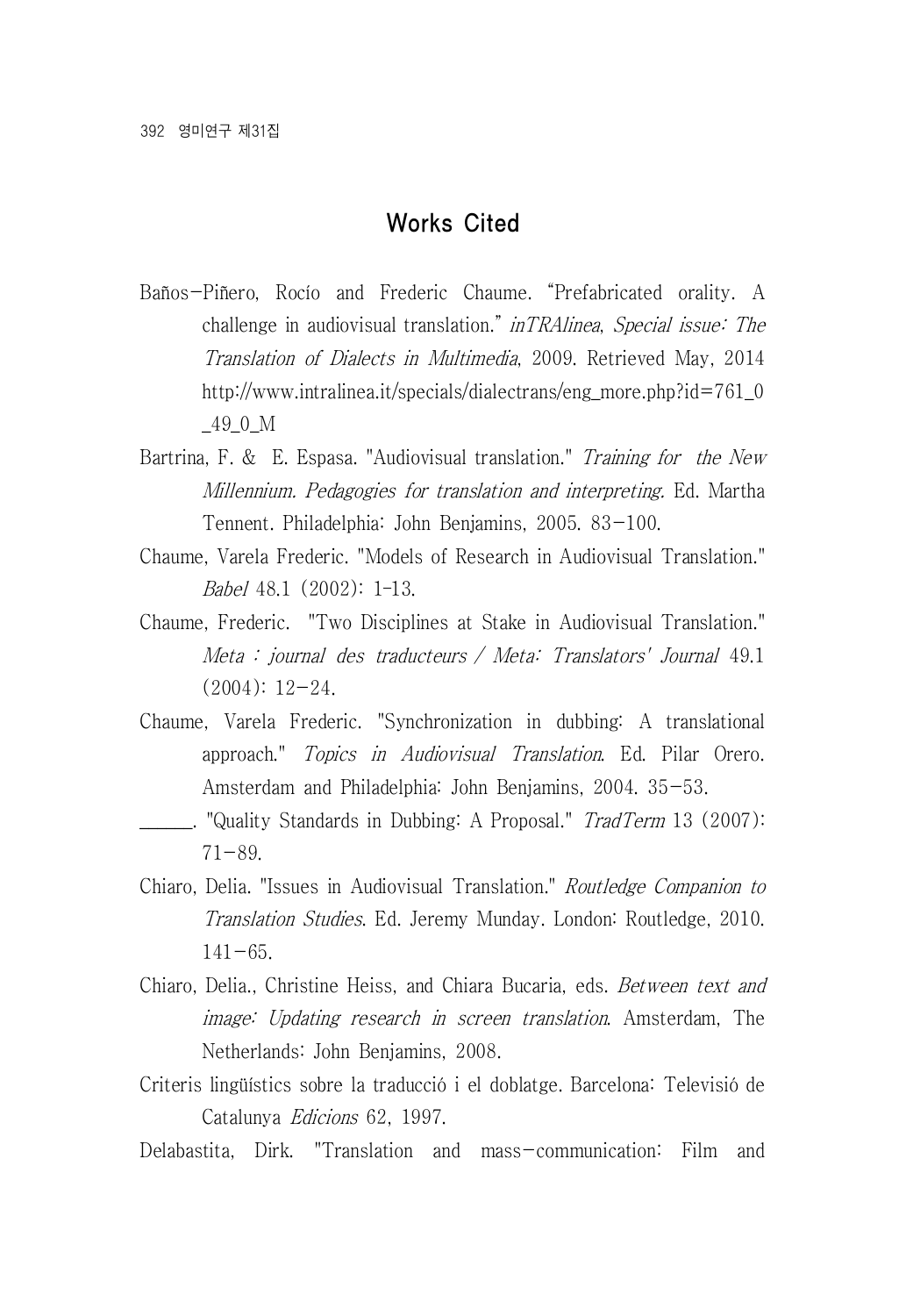TV-translation as evidence of cultural dynamics." Babel 35.4 (1989): 193-218.

- . "Translation and the mass media." *Translation, History and Culture.* Ed. Susan Bassnett and Andre Lefevere. London: Cassell, 1990. 97-109.
- Diaz-Cintas Jorges. "In search of a theoretical framework for the study of audiovisual translation." Topics in Audiovisual Translation. Ed. Orero Pilar. Amsterdam/Philadelphia: John Benjamins, 2004. 21-34.
- . The Didactics of Audiovisual Translation. Amsterdam/Philadelphia: John Benjamins, 2008.
- Fawcett, Peter. "Translating Film." On Translating French Literature and Film. Ed. G.T. Harris. Amsterdam: Rodopi, 1996. 65-88
- Gambier, Yves. "Recent Developments and Challenges in Audiovisual Translation Research." Between Text and Image. Ed. Delia Chiaro, Christine Heiss and Chiara Bucaria. Amsterdam and Philadelphia: John Benjamins, 2008. 11-33.
	- . Introduction. The Translator  $9.2$  (2003):  $171-89$ .
- \_\_\_\_\_\_. "Multimodality and Audiovisual Translation." MuTra 2006 Audiovisual Translation Scenarios: Conference Proceedings. Retrieved May 2014 from http://www.euroconferences.info/proceedings/2006\_Proceedings/2006 \_Gambier\_Yves.pdf
- Gambier, Yves. and Hentik Gottlieb, eds. (Multi) Media Translation. Concepts, Practices and Research. Amsterdam/Philadelphia: John Benjamins, 2001.
- Gottlieb, Henrik. "Multidimensional Translation: Semantics turned Semiotics MuTra 2005 – Challenges of Multidimensional Translation." Conference Proceedings. Retrieved May, 2014 from http://euroconferences.info/proceedings/2005\_Proceedings/2005\_Got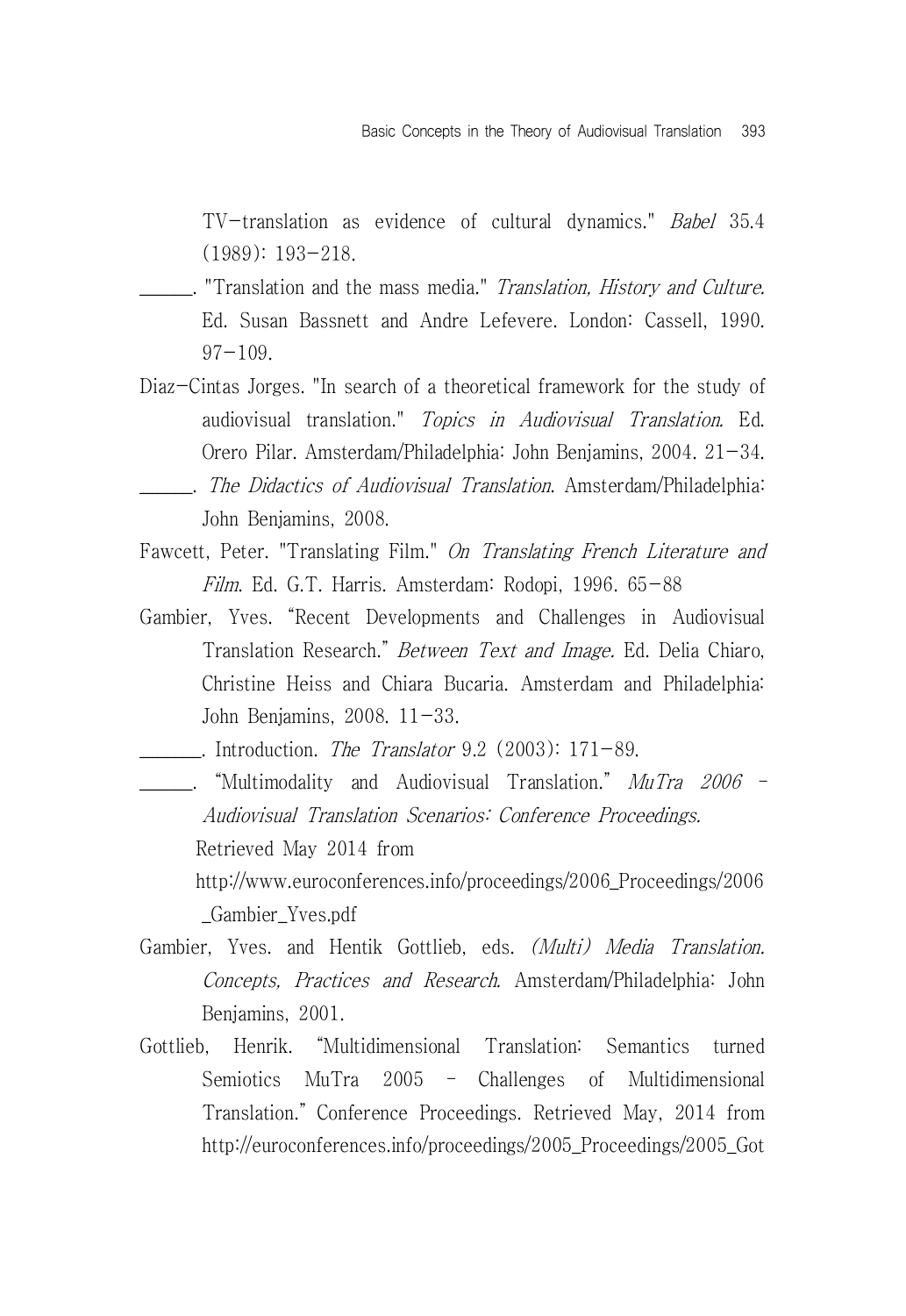tlieb\_Henrik.pdf.

Hirvonen, Maija and Liisa Tiittula. "A method for analysing multimodal research material: audio description in focus." *Electronic* proceedings of the KäTu symposium on translation and interpreting studies 4 (2010). Retrieved May, 2014 from

http://www.sktl.fi/@Bin/40698/Hirvonen%26Tiittula\_MikaEL2010.pdf

- Luyken, George-Michael, et al. Overcoming language barriers in television: dubbing and subtitling for the European audience. Manchester: European Institute for the Media, 1991.
- Mason, Ian. "Speaker meaning and reader meaning: Reserving coherence in screen translation." Babel: The cultural and Linguistic Barriers Between Nations, Ed. R. Kölmel and J. Payne. Aberdeen: Aberdeen UP, 1989. 13–24.
- Mayoral, Roberto, Dorothy Kelly, and Natividad Gallardo. "Concept of constrained translation. Non-linguistic perspective of translation." Meta 33.3 (1988): 356–67.
- O'Connell, Eithne. "Screen Translation." A Companion to Translation Studies, Ed. P. Kuhiwczak and K. Littau. Clevedon: Multilingual Matters, 2007, 120-33.
- O'Halloran, Kay L. and Bradley A. Smith. Multimodal Text Analysis. Ed. Carol A. Chapelle. Encyclopedia of Applied Linguistics. New Jersey: Wiley-Blackwell. Retrieved May 2014 from http://multimodal-analysis-lab.org/\_docs/encyclopedia/01-Multimod al\_Text\_Analysis-O'Halloran\_and\_Smith.pdf
- Orero, Pilar. Topics in Audiovisual Translation. Amsterdam/Philadelphia: John Benjamins, 2004. 21-34.
- Snell-Hornby, Mary. Translation Studies. An Integral Approach. Amsterdam: John Benjamins, 1988.
- Sokoli, Stavroula. "Subtitling Norms in Greece and Spain." Audiovisual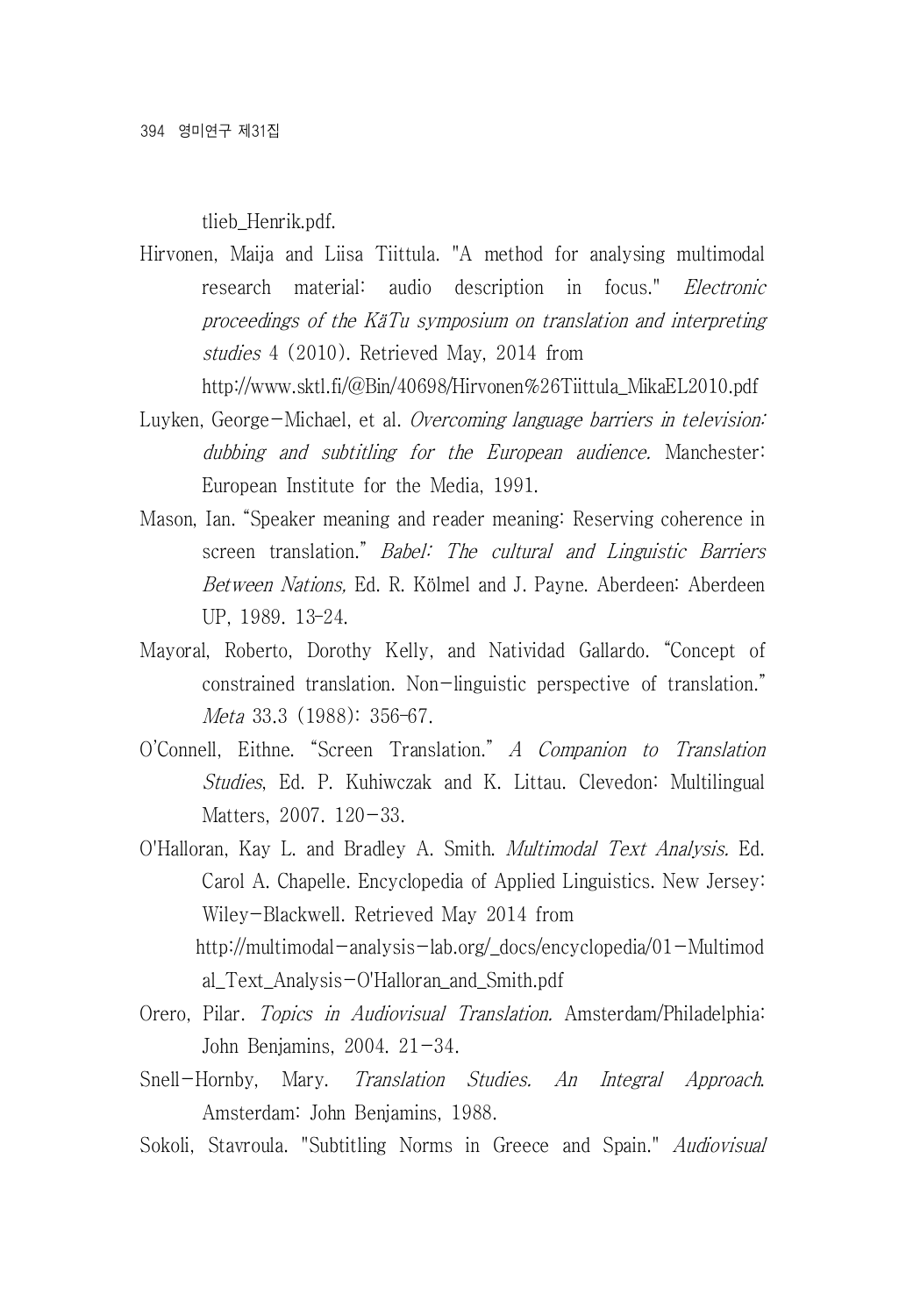Translation: Language Transfer on Screen. Ed. Jorge Diaz Cintas and Gunilla Anderman. Basingstoke: Palgrave, 2009. 36-48.

- Taylor, Christopher. "Multimodal Transcription in the Analysis: Translation and Subtitling of Italian Films." The Translator 9.2 (2003):  $191 - 205$ .
- Thibault, Paul J. "The Multimodal Transcription of a Television Advertisement: Theory and Practice." Multimodality and Multimediality in the Distance Learning Age. Ed. Anthony Baldry. Campobasso, Italy: Palladino Editore, 2000. 11-385.
- Titford, Christopher. "Sub-titling: constrained translation". Lebende Sprachen 27.3 (1982): 113-16.
- Ventola, Eija, Charles Cassily, Martin Kaltenbacher, eds. Perspectives on Multimodality. Amsterdam and Philadelphia: John Benjamins, 2004.
- Whitman-Linsen, Candace. *Through the Dubbing Glass*. Frankfurt: Peter Lang, 1992.
- Zabalbeascoa, Patrick. "Developing Translation Studies to Better Account for Audiovisual Texts and Other New Forms of Text Production." Doctoral Thesis. Universitat de Lleida, 1993.

 $\blacksquare$ . "The nature of the audiovisual text and its parameters." The Didactics of Audiovisual Translation. Ed. Jorges Díaz Cintas.Amsterdam and Phliadelphia: John Benjamins, 2008. 21–37.